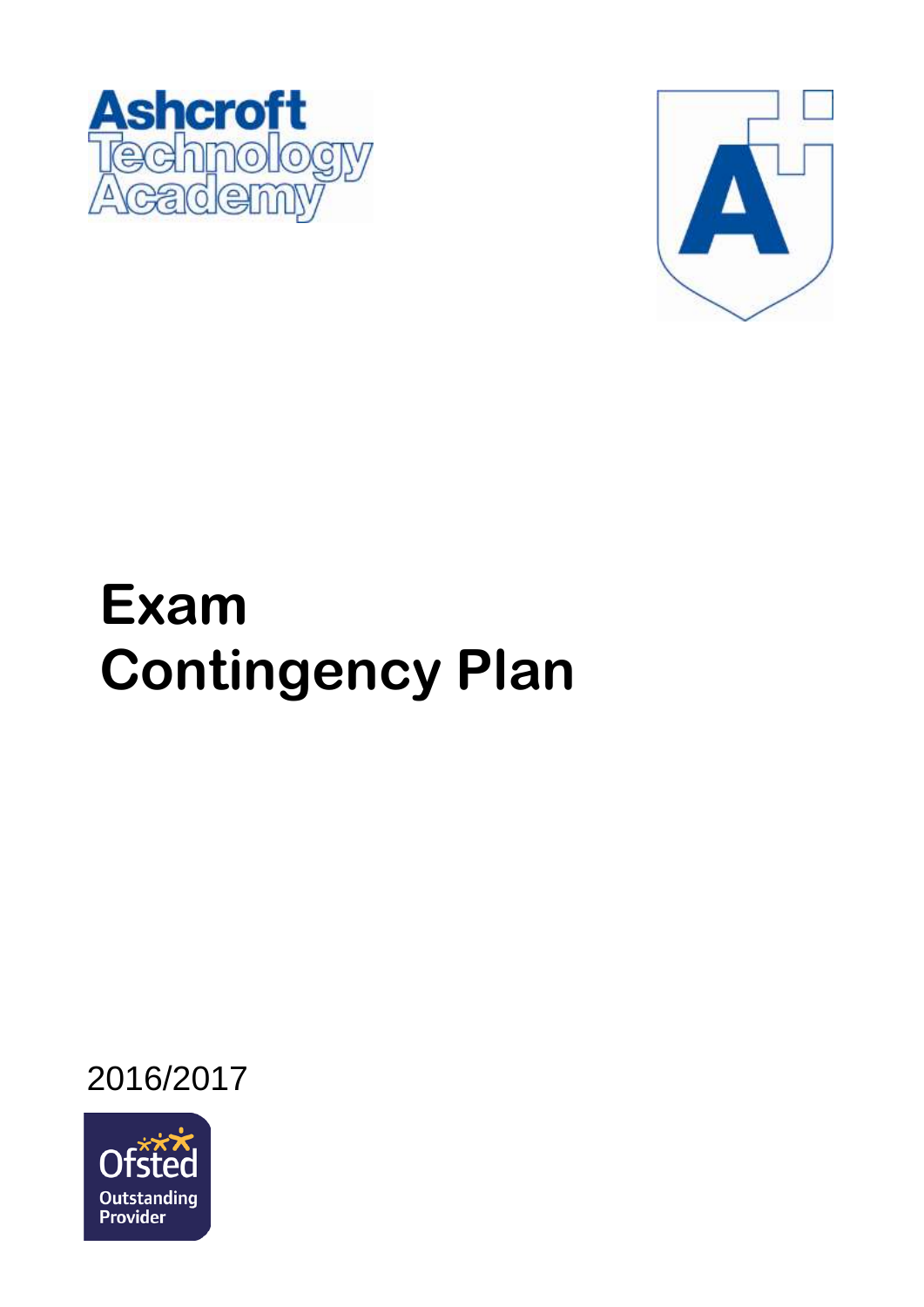# **Contents**

| 1.  | Exam officer extended absence at key points in the exam process (cycle) 3            |
|-----|--------------------------------------------------------------------------------------|
| 2.  |                                                                                      |
| 3.  | Teaching staff extended absence at key points in the exam cycle  4                   |
| 4.  | Invigilators - lack of appropriately trained invigilators or invigilator absence 4   |
| 5.  | Exam rooms - lack of appropriate rooms or main venues unavailable at short notice  5 |
| 6.  |                                                                                      |
| 7.  |                                                                                      |
| 8.  | Candidates unable to take examinations because of a crisis – centre remains open5    |
| 9.  |                                                                                      |
| 10. |                                                                                      |
|     |                                                                                      |
|     |                                                                                      |
|     |                                                                                      |
|     |                                                                                      |
|     |                                                                                      |
|     |                                                                                      |
|     |                                                                                      |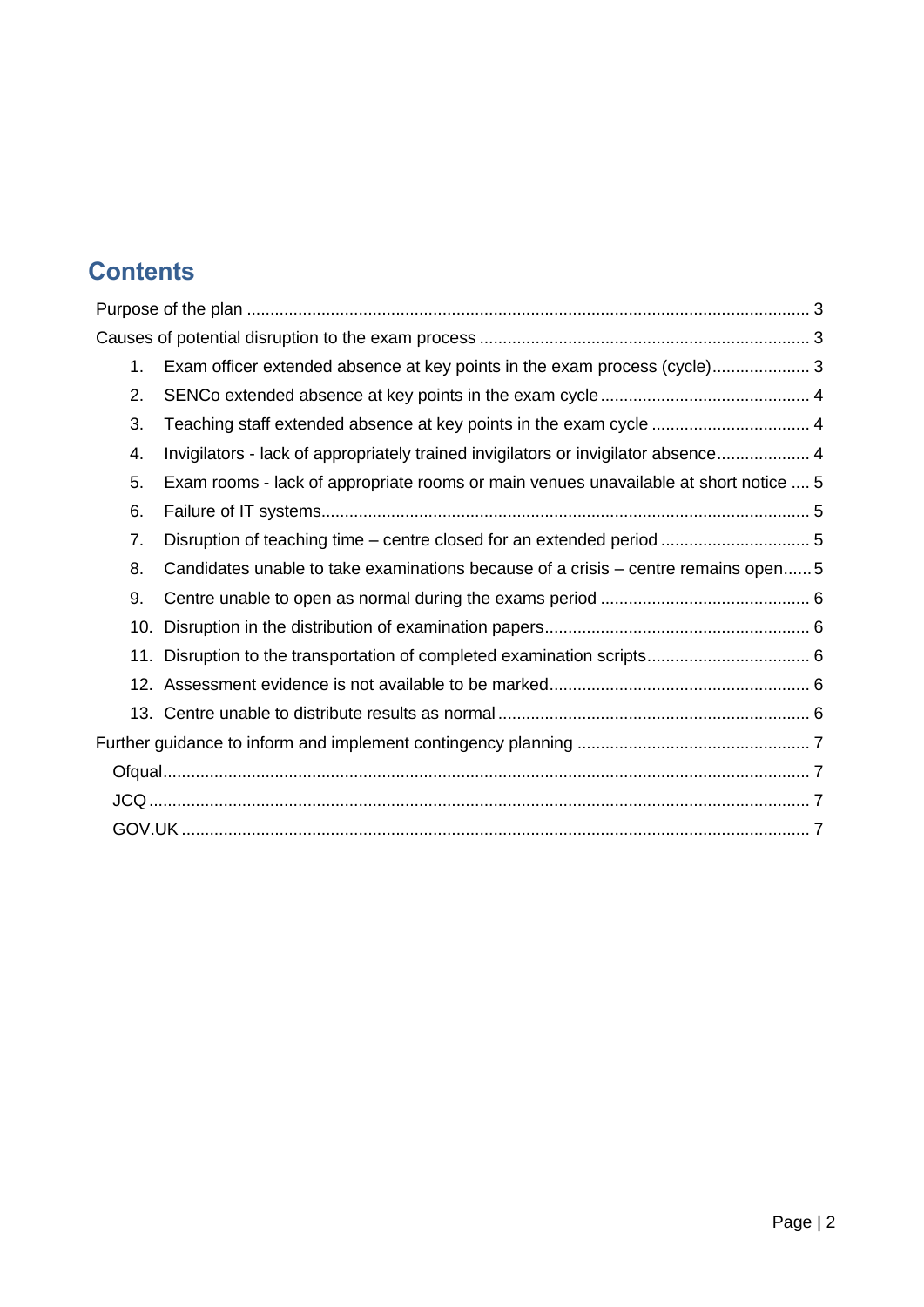# Purpose of the plan

This plan examines potential risks and issues that could cause disruption to the management and administration of the exam process at Ashcroft Technology Academy. By outlining actions/procedures to be invoked in case of disruption it is intended to mitigate the impact these disruptions have on our exam process.

Alongside internal processes, this plan is informed by scenarios contained in the *Joint contingency plan in the event of widespread disruption to the examination system in England, Wales and Northern Ireland.*

This plan complies with JCQ general regulations (section 5) in that:

The centre agrees to *"have in place a written examination contingency plan/examinations policy which covers all aspects of examination administration. This will allow members of the senior leadership team to have a robust contingency plan in place, minimising risk to examination administration, should the examinations officer be absent at a crucial stage of the examination cycle;"*

#### <span id="page-2-0"></span>Causes of potential disruption to the exam process

#### <span id="page-2-1"></span>**1. Exam officer extended absence at key points in the exam process (cycle)**

#### Criteria for implementation of the plan

Key tasks required in the management and administration of the exam cycle not undertaken including:

- *Planning*
	- o annual data collection exercise not undertaken to collate information on qualifications and awarding body specifications being delivered
	- o annual exams plan not produced identifying essential key tasks, key dates and deadlines
	- o sufficient invigilators not recruited and trained
- *Entries*
	- $\circ$  awarding bodies not being informed of early/estimated entries which prompts release of early information required by teaching staff
	- o candidates not being entered with awarding bodies for external exams/assessment
	- $\circ$  awarding body entry deadlines missed or late or other penalty fees being incurred
- *Pre-exams*
	- o exam timetabling, room allocation and invigilation schedules not prepared
	- $\circ$  candidates not briefed on exam timetables and awarding body information for candidates
	- o exam/assessment materials and candidates' work not stored under required secure conditions
	- $\circ$  internal assessment marks and samples of candidates' work not submitted to awarding bodies/external moderators
- *Exam time*
	- $\circ$  exams/assessments not taken under the conditions prescribed by awarding bodies
	- o required reports/requests not submitted to awarding bodies during exam/assessment periods eg very late arrival, suspected malpractice, special consideration
	- o candidates' scripts not dispatched as required to awarding bodies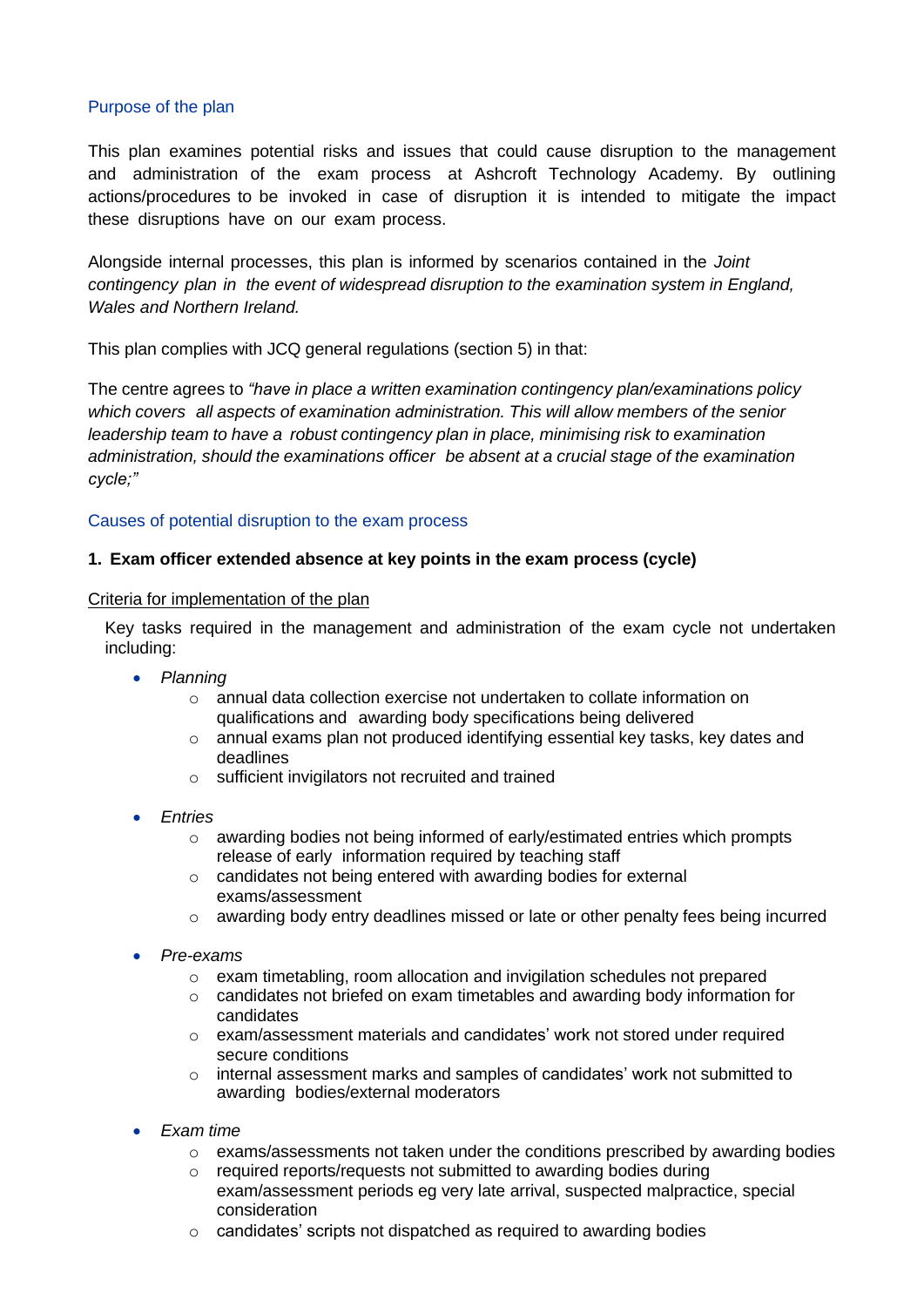- *Results and post-results*
	- $\circ$  access to examination results affecting the distribution of results to candidates
	- $\circ$  the facilitation of the post results services

# Centre actions:

- *LG to nominate a deputy to cover all roles/task in the event of exams manager's absence.*
- *Alternative venues within and without school to be sought.*

# **2. SENCo extended absence at key points in the exam cycle**

# Criteria for implementation of the plan

Key tasks required in the management and administration of the access arrangements process within the exam cycle not undertaken including:

- *Planning*
	- candidates not tested/assessed to identify potential access arrangement requirements
	- evidence of need and evidence to support normal way of working not collated
- *Pre-exams*
	- approval for access arrangements not applied for to the awarding body
	- modified paper requirements not identified in a timely manner to enable ordering to meet external deadline
	- staff providing support to access arrangement candidates not allocated and trained
- *Exam time*
	- access arrangement candidate support not arranged for exam rooms

# Centre actions:

- *LG to nominate a deputy within the SEN department to cover all roles/task in the event of SENCo's absence.*
- *Exams manager to support where needed.*

# <span id="page-3-0"></span>**3. Teaching staff extended absence at key points in the exam cycle**

# Criteria for implementation of the plan

Key tasks not undertaken including:

- *Early/estimated entry information not provided to the exams officer on time; resulting in prerelease information not being received*
- *Final entry information not provided to the exams officer on time; resulting in:*
	- *candidates not being entered for exams/assessments or being entered late*
	- *late or other penalty fees being charged by awarding bodies*
- *Internal assessment marks and candidates" work not provided to meet submission deadlines*

# Centre actions:

- *Exams officer to liaise with curriculum managers, CMs to delegate accordingly.*
- *LG to nominate a deputy in the event of absences.*
- *Part time or permanent cover to be organised via cover director.*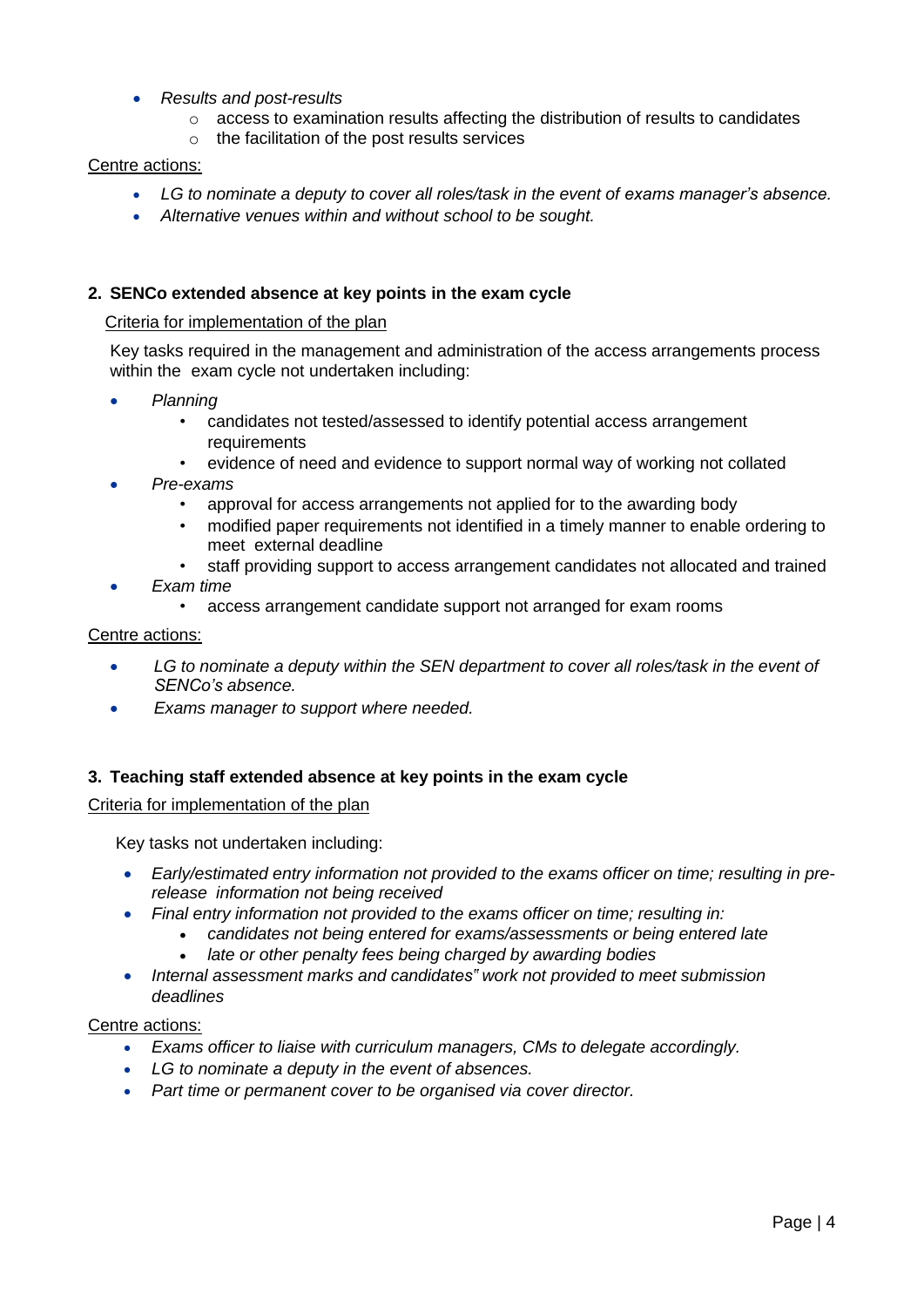# **4. Invigilators - lack of appropriately trained invigilators or invigilator absence**

# Criteria for implementation of the plan

- *Failure to recruit and train sufficient invigilators to conduct exams*
- *Invigilator shortage on peak exam days*
- *Invigilator absence on the day of an exam*

# Centre actions:

- *LG to nominate a deputy to recruit and train invigilators in event of exam manager's absence.*
- *Cover director and exams manager to stand in during busy times.*
- *Cover director to assist in late recruitment via agencies.*

# **5. Exam rooms - lack of appropriate rooms or main venues unavailable at short notice**

# Criteria for implementation of the plan

- *Exams officer unable to identify sufficient/appropriate rooms during exams timetable planning*
- *Insufficient rooms available on peak exam days*
- *Main exam venues unavailable due to an unexpected incident at exam time*

#### Centre actions:

- *Alternative venues within and without school to be sought. Local schools such as Putney High could be contacted.*
- *The Academy has extra gym space to accommodate candidates.*

# **6. Failure of IT systems**

# Criteria for implementation of the plan

- *MIS system failure at final entry deadline*
- *MIS system failure during exams preparation*
- *MIS system failure at results release time*

#### Centre actions:

- *SIMS is backed up weekly and all data is stored securely. Access to this information will be provided to the exams officer or nominated deputy.*
- *Network support team to support.*

# **7. Disruption of teaching time – centre closed for an extended period**

#### Criteria for implementation of the plan

 Centre closed or candidates are unable to attend for an extended period during normal teaching or study supported time, interrupting the provision of normal teaching and learning

#### Centre actions:

- *Centre to communicate with parents, carers and students about the disruption to teaching time and provide appropriate work via the school intranet.*
- *Centre to apply for special consideration for candidates where appropriate and within the guidelines of the awarding bodies.*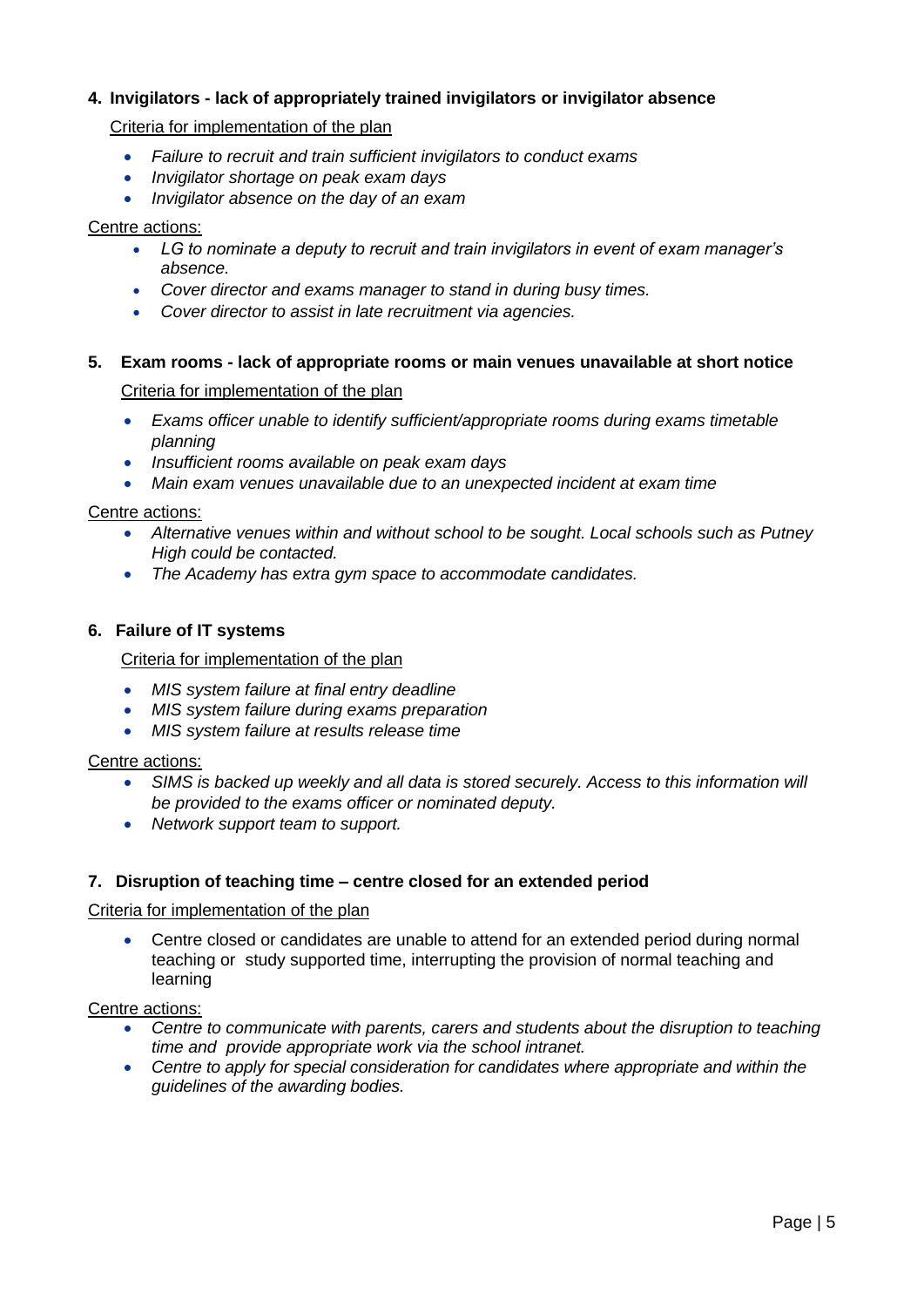# **8. Candidates unable to take examinations because of a crisis – centre remains open**

Criteria for implementation of the plan

Candidates are unable to attend the examination centre to take examinations as normal

# Centre actions:

- *Centre will communicate with relevant awarding organisation to make them aware of the issue.*
- *Centre will then communicate solutions to parents/carers and candidates*

# **9. Centre unable to open as normal during the exams period**

Criteria for implementation of the plan

Centre unable to open as normal for scheduled examinations

#### Centre actions:

- *Centre to inform awarding organisation of examinations to be affected*
- *Look where possible to provide alternative provision e.g. Putney High, Southfields*

#### **10. Disruption in the distribution of examination papers**

Criteria for implementation of the plan

 *Disruption to the distribution of examination papers to the centre in advance of examinations*

#### Centre actions:

 *The centre to communicate with awarding organisations to organise alternative delivery of papers.* [JCP scenario 3]

# **11. Disruption to the transportation of completed examination scripts**

#### Criteria for implementation of the plan

Delay in normal collection arrangements for completed examination scripts*.*

#### Centre actions:

*Centre will communicate and organise alternative arrangements for delivery of scripts.*

#### **12. Assessment evidence is not available to be marked**

#### Criteria for implementation of the plan

 Large scale damage to or destruction of completed examination scripts/assessment evidence before it can be marked

#### Centre actions:

- *Immediate communication to be made with relevant awarding body*
- *Candidates, parents and carers to be informed by letter.*